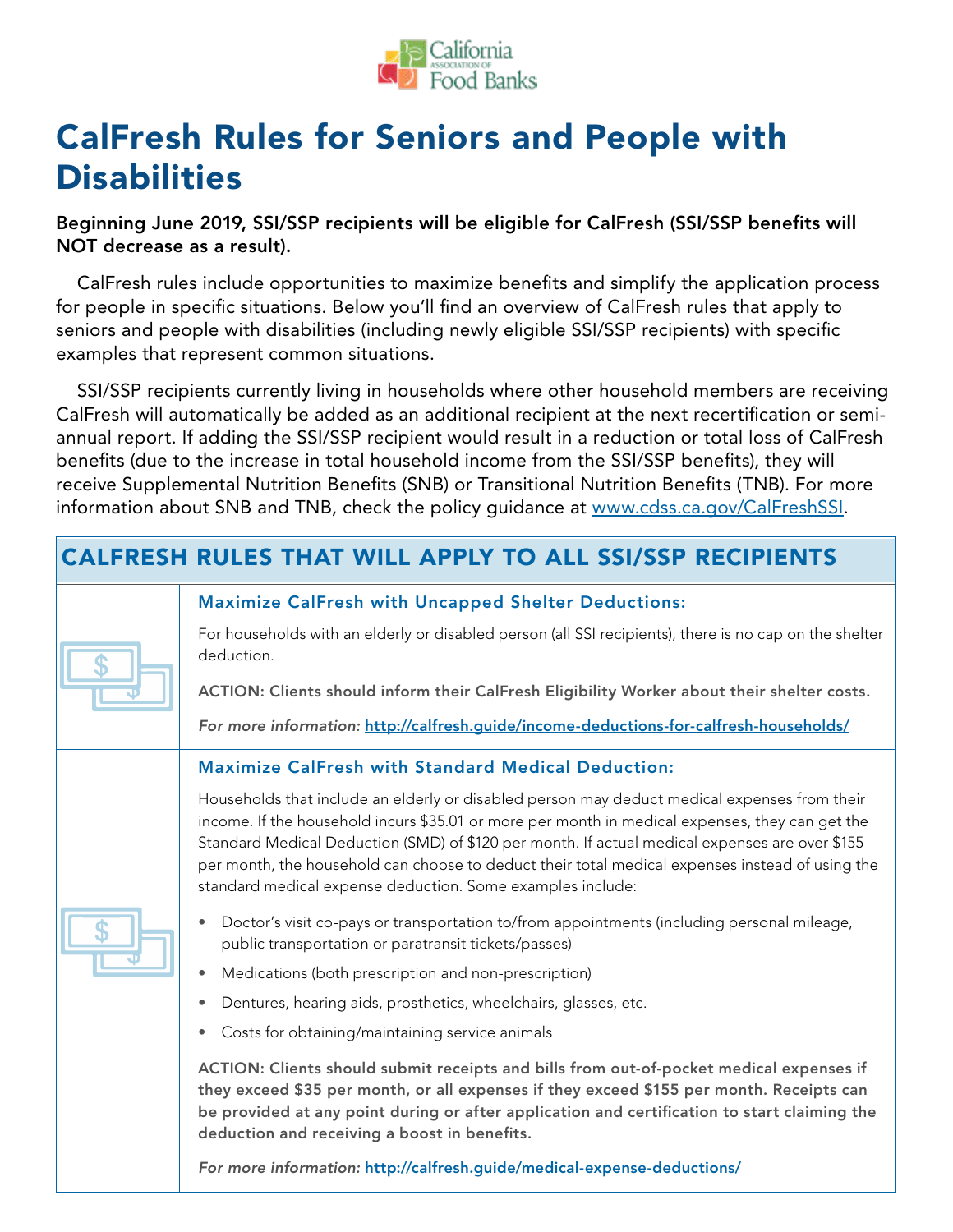## CALFRESH RULES THAT WILL APPLY TO ALL SSI/SSP RECIPIENTS

|  | <b>Waived gross income test:</b><br>Households that include an elderly or disabled person are NOT subject to the gross income test<br>(200% FPL). They are only required to meet the net income test (100% FPL).                                                                                                                                               |
|--|----------------------------------------------------------------------------------------------------------------------------------------------------------------------------------------------------------------------------------------------------------------------------------------------------------------------------------------------------------------|
|  | ACTION: None necessary, the county will automatically do this at application.                                                                                                                                                                                                                                                                                  |
|  | For more information: http://calfresh.guide/income-limits/                                                                                                                                                                                                                                                                                                     |
|  | Simpler application and recertification process!                                                                                                                                                                                                                                                                                                               |
|  | If all household members are elderly (age 60 or older) and/or disabled and have no earned income,<br>the ESAP rules apply. This makes it easier to get and stay on CalFresh. This includes:                                                                                                                                                                    |
|  | Waived recertification interview (interview only at initial application)<br>$\bullet$                                                                                                                                                                                                                                                                          |
|  | Recertification at 36 months (instead of 12), with SAR-7 at 12 and 24 months<br>$\bullet$                                                                                                                                                                                                                                                                      |
|  | Making use of data matching to reduce client-provided verifications<br>$\bullet$                                                                                                                                                                                                                                                                               |
|  | <b>ACTION: None necessary.</b>                                                                                                                                                                                                                                                                                                                                 |
|  | For more information: http://www.cdss.ca.gov/Portals/9/ACL/2017/17-34.pdf                                                                                                                                                                                                                                                                                      |
|  | Receive reasonable accommodation:                                                                                                                                                                                                                                                                                                                              |
|  | People with a disability may request a reasonable accommodation at any time in order to access<br>CalFresh and fulfill program rules and requirements.                                                                                                                                                                                                         |
|  | ACTION: Inform CalFresh Eligibility Worker if client needs an accommodation. This can be<br>requested at any time.                                                                                                                                                                                                                                             |
|  | For more information: http://www.cdss.ca.gov/Portals/9/ACL/2018/18-90.<br>pdf?ver=2018-07-31-142643-887                                                                                                                                                                                                                                                        |
|  | Ask Authorized Representative to apply for CalFresh on SSI recipient's<br>behalf:                                                                                                                                                                                                                                                                              |
|  | A non-household member can apply for benefits, attend the CalFresh interview, and provide the<br>CalFresh office with necessary information on behalf of a household. They can also use the EBT<br>card on the recipient's behalf. This person is called an Authorized Representative (AR). The AR can<br>do anything the CalFresh household recipient can do. |
|  | ACTION: Let the County know who the desired AR is and bring their proof of identification.                                                                                                                                                                                                                                                                     |
|  | For more information: http://calfresh.guide/authorized-representatives/                                                                                                                                                                                                                                                                                        |
|  | Use CalFresh benefits at participating restaurants:                                                                                                                                                                                                                                                                                                            |
|  | In some counties, the Restaurant Meals Program allows people who are homeless, elderly, and/or<br>disabled to purchase hot prepared foods at participating restaurants using their EBT cards.                                                                                                                                                                  |
|  | ACTION: None necessary, the county will automatically code the EBT card to work at<br>participating restaurants.                                                                                                                                                                                                                                               |
|  | For more information: https://www.cdss.ca.gov/inforesources/CalFresh/Restaurant-Meals-<br>Program                                                                                                                                                                                                                                                              |

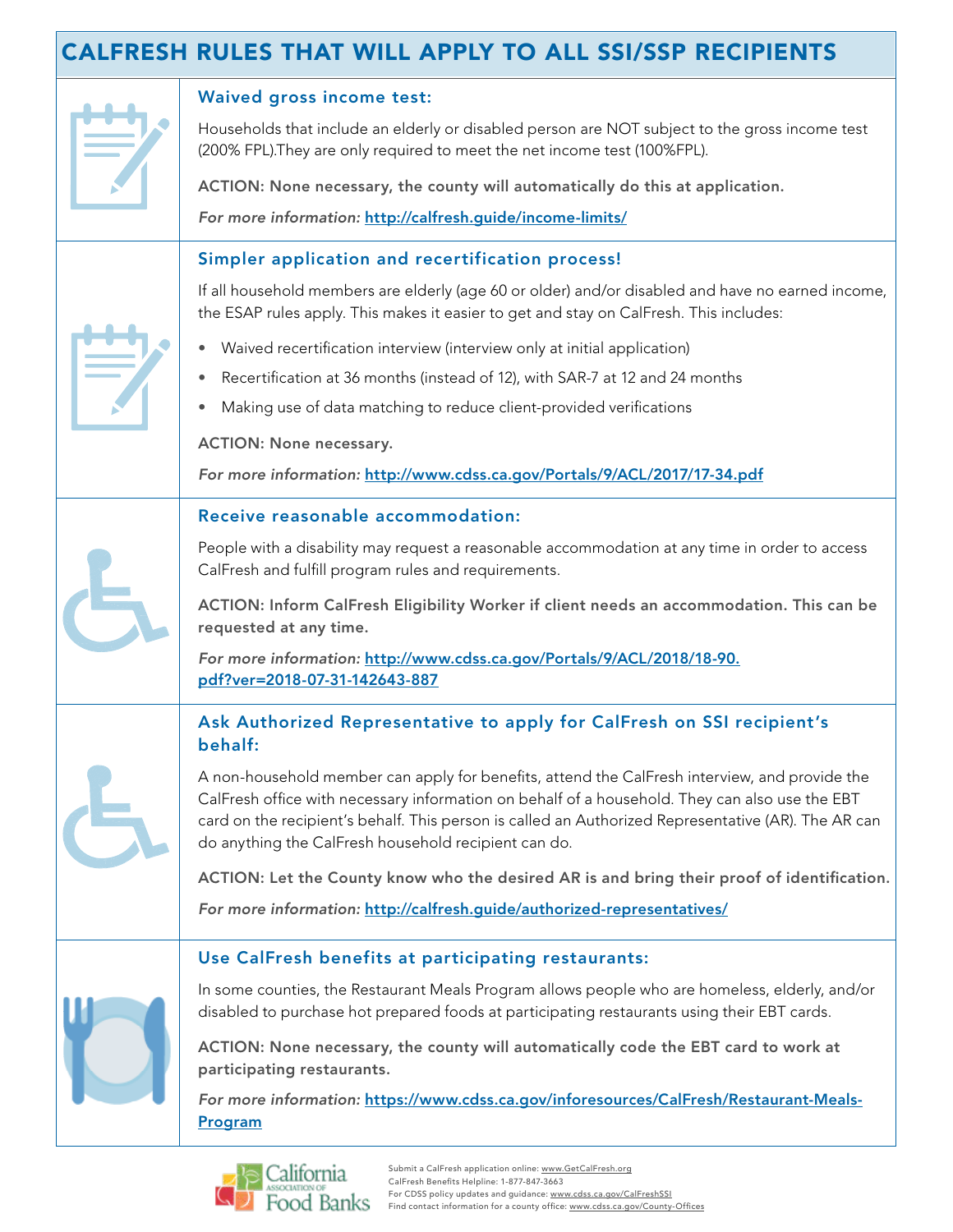## SSI INDIVIDUAL OR SSI COUPLES LIVING ALONE

Most SSI recipients (individuals living alone or couples), will be newly eligible for CalFresh on June 1st, 2019. They will need to apply over the phone, in person, or online.

| \$ |
|----|
|    |

#### Maximize CalFresh with Homeless Shelter Deduction:

The homeless shelter deduction allows people who are homeless to deduct a flat \$143 from their gross monthly income.

ACTION: Inform the CalFresh Eligibility Worker about any expenses related to shelter costs.

*For more information:* [http://calfresh.guide/can-a-homeless-person-get-a](http://calfresh.guide/can-a-homeless-person-get-a-deduction-for-shelter-expenses/)[deduction-for-shelter-expenses/](http://calfresh.guide/can-a-homeless-person-get-a-deduction-for-shelter-expenses/)

FOR EXAMPLE: Henry is 68 years old, and an SSI/SSP recipient who lives alone in a studio apartment in Oakland. He receives \$931.72 per month in SSI/SSP, and that is his only income. He has decided not to use an Authorized Representative, but since he is over the age of 60 and living alone, he qualifies for the ESAP rules (which will make re-certifying his benefits easy). Every month he has \$36 in medical expenses (prescriptions, transportation to the doctor's office, incontinence supplies), so he'll get the \$120 Standard Medical Deduction. He pays \$700 per month in rent (with utilities included), which he'll be able to deduct from his SSI/ SSP income. He will qualify for \$192 in CalFresh benefits per month. And since he lives in Alameda County, which is a county participating in the Restaurant Meals Program, he'll be able to use his CalFresh benefits at participating restaurants to buy prepared meals.

FOR EXAMPLE: Gladis is a 52 year old SSI/SSP recipient who is currently homeless and living in her car. Although she does not pay rent, she does pay for gas for her car and occasionally she stays in a motel. She receives \$931.72 in SSI/SSP benefits, and when she initially applied for CalFresh, she was approved for \$15. But her Eligibility Worker let her know that if she has more than \$35 per month in out-of-pocket medical expenses, it might increase her CalFresh benefit. She has a service dog and every month she spends \$25 on dog food, as well as \$12 per month on over-the-counter vitamins that are prescribed by her doctor. After she provides receipts for these expenses, she qualifies for the Standard Medical Deduction, and her CalFresh benefits increase to \$40 per month.

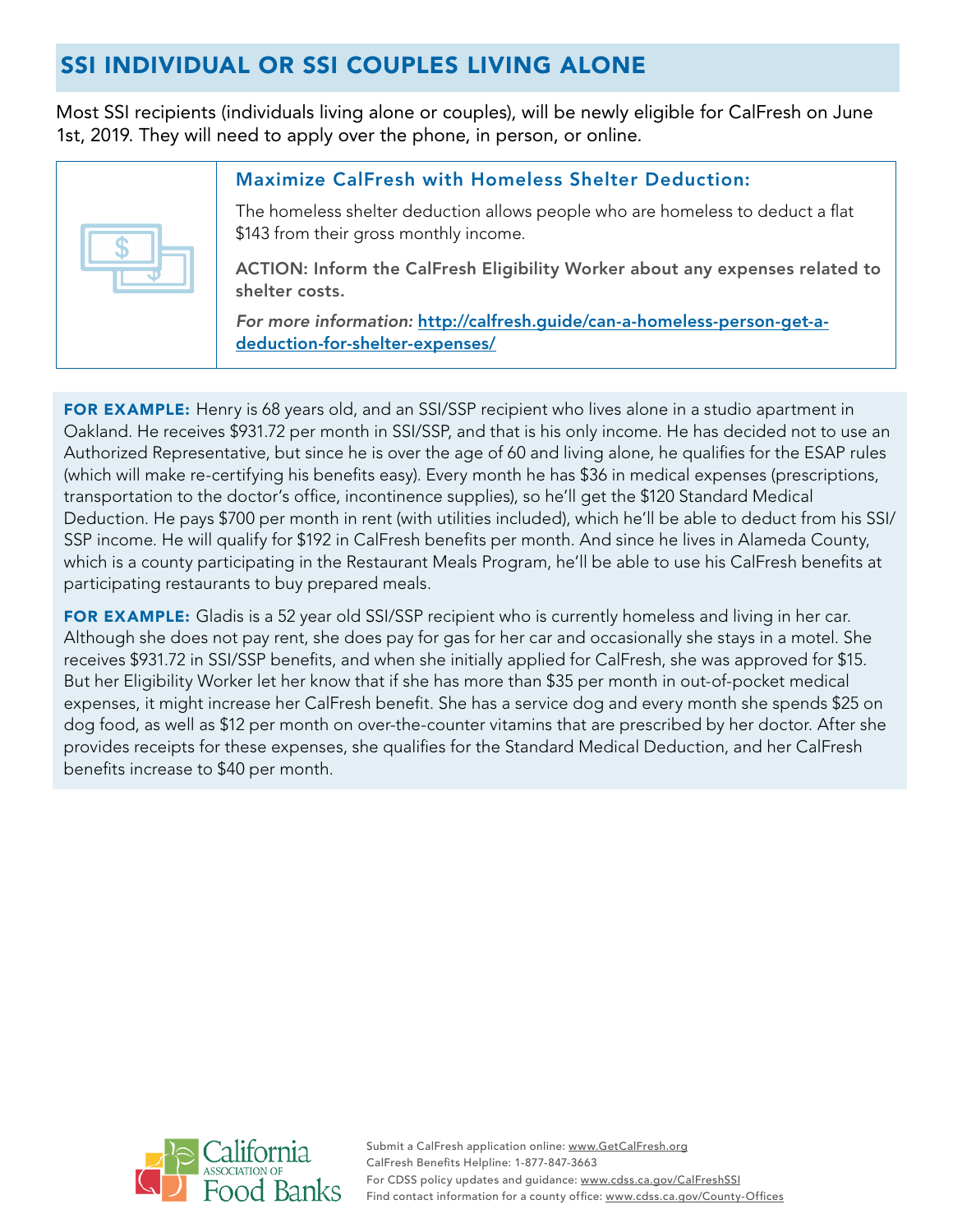## SSI CHILD LIVING WITH PARENT(S) AND SIBLING(S) WHO ARE CURRENTLY RECEIVING CALFRESH

Some SSI recipients will be living in a household where other members are already receiving CalFresh. At their next reporting deadline for CalFresh, these households will be asked to provide information for the SSI recipients living in their household – and then their CalFresh amount will be automatically recalculated.

|  | <b>Maximize CalFresh with Child Dependent Care Deductions:</b><br>CalFresh households may deduct the actual costs they pay for child or adult<br>dependent care, if it is necessary to allow a household member to:                                                                                                                                                                                                                    |
|--|----------------------------------------------------------------------------------------------------------------------------------------------------------------------------------------------------------------------------------------------------------------------------------------------------------------------------------------------------------------------------------------------------------------------------------------|
|  |                                                                                                                                                                                                                                                                                                                                                                                                                                        |
|  |                                                                                                                                                                                                                                                                                                                                                                                                                                        |
|  | Accept or continue work; or                                                                                                                                                                                                                                                                                                                                                                                                            |
|  | To attend school or training to prepare for work                                                                                                                                                                                                                                                                                                                                                                                       |
|  | ACTION: Households should report any dependent care costs to the county,<br>and they can be "self-certified" so no additional verifications are necessary.                                                                                                                                                                                                                                                                             |
|  | For more information: http://calfresh.guide/income-deductions-for-calfresh-<br>households/                                                                                                                                                                                                                                                                                                                                             |
|  | Continue receiving food benefits as a whole household with SNB or<br>TNB:                                                                                                                                                                                                                                                                                                                                                              |
|  | For some households, adding the SSI recipient and their income to the existing<br>CalFresh household may increase their CalFresh benefit. For other households, it may<br>lead to a partial or total loss of their CalFresh benefit. These households will be eligible<br>to receive a state-funded nutrition benefit, either the Supplemental Nutrition Benefit<br>(partial loss) or the Transitional Nutrition Benefit (total loss). |
|  |                                                                                                                                                                                                                                                                                                                                                                                                                                        |
|  | ACTION: Household should report information about household members who<br>receive SSI on their next report. Ensure that the household continues to comply<br>with annual CalFresh reporting requirements (if they stop receiving CalFresh<br>benefits, they will not be able to get back on SNB or TNB when they re-apply<br>for CalFresh).                                                                                           |
|  |                                                                                                                                                                                                                                                                                                                                                                                                                                        |

FOR EXAMPLE: Maria is 9 years old and is an SSI/SSP recipient. She lives with her parents and 12-year-old brother who are already receiving CalFresh benefits. Maria receives \$836.15 per month in SSI/SSP benefits, and her parents earn \$2,000 per month from their jobs. Her family is already receiving \$239 in CalFresh benefits per month, and when Maria and her SSI/SSP income is added to their household, it looks like their CalFresh benefit would actually go down to \$48. But, thanks to the Supplemental Nutrition Benefit, they will be able to get \$116 added to their CalFresh benefit each month. It will be important to make sure this family keeps up with their annual reporting requirements, because SNB cannot be re-gained after a household stops receiving CalFresh. Make sure their phone number and address are always up to date with the county to ensure they can complete their reporting requirements as necessary.

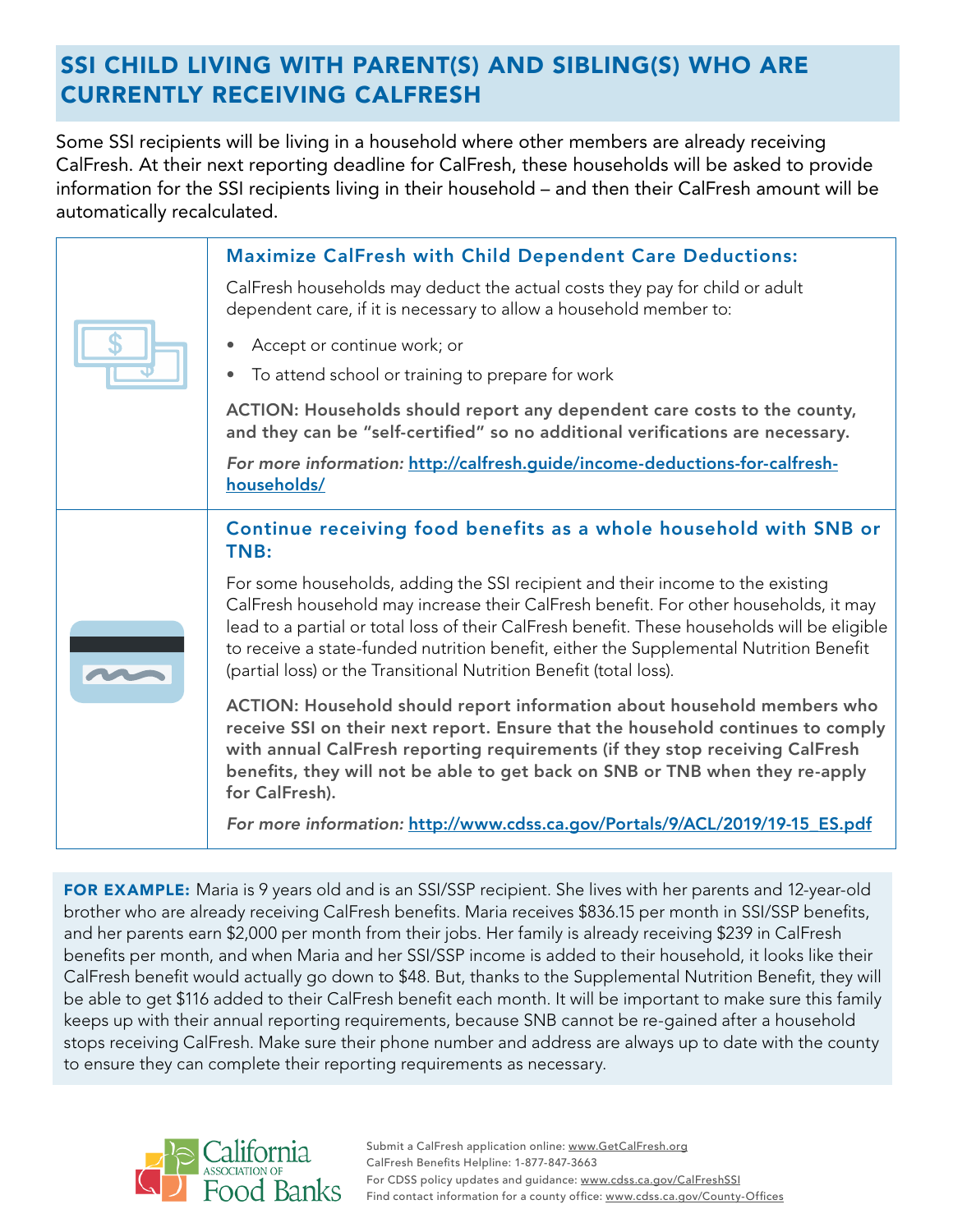## SSI SENIOR LIVING WITH THEIR ADULT CHILD(REN) WHO IS(ARE) CURRENTLY RECEIVING CALFRESH

Some SSI recipients will be living in a household where other members are already receiving CalFresh. At their next reporting deadline, these households will be asked to provide information about SSI recipients living in the household – and then their CalFresh amount will be automatically recalculated.

|  | <b>Maximize CalFresh with Adult Dependent Care Deductions:</b>                                                                                                                                                                                                                                                                                                                                                                                                                                                                         |
|--|----------------------------------------------------------------------------------------------------------------------------------------------------------------------------------------------------------------------------------------------------------------------------------------------------------------------------------------------------------------------------------------------------------------------------------------------------------------------------------------------------------------------------------------|
|  | CalFresh households may deduct the actual costs they pay for child or adult dependent care, if it<br>is necessary to allow a household member to:                                                                                                                                                                                                                                                                                                                                                                                      |
|  | Accept or continue work; or                                                                                                                                                                                                                                                                                                                                                                                                                                                                                                            |
|  | To attend school or training to prepare for work                                                                                                                                                                                                                                                                                                                                                                                                                                                                                       |
|  | ACTION: Households should report any dependent care costs to the county, can "self-<br>certify" so no additional verification is necessary.                                                                                                                                                                                                                                                                                                                                                                                            |
|  | For more information: http://calfresh.guide/income-deductions-for-calfresh-households/                                                                                                                                                                                                                                                                                                                                                                                                                                                 |
|  | Continue receiving food benefits as a whole household with SNB or TNB:                                                                                                                                                                                                                                                                                                                                                                                                                                                                 |
|  | For some households, adding the SSI recipient and their income to the already existing CalFresh<br>household may increase their CalFresh benefit. For other households, adding the SSI recipient<br>and their income will lead to a partial or total loss of their CalFresh benefit. These households will<br>be eligible to receive a state-funded nutrition benefit, either the Supplemental Nutrition Benefit<br>(partial loss) or the Transitional Nutrition Benefit (total loss), which will help offset the loss of<br>CalFresh. |
|  | ACTION: Household should report information about household members who receive<br>SSI on their next report. Ensure that the household continues to comply with annual<br>CalFresh reporting requirements (if they stop receiving CalFresh benefits, they will not<br>be able to get back on SNB or TNB when they re-apply for CalFresh).                                                                                                                                                                                              |
|  | For more information: http://www.cdss.ca.gov/Portals/9/ACL/2019/19-15_ES.pdf                                                                                                                                                                                                                                                                                                                                                                                                                                                           |
|  | Option to apply as a separate household to maximize CalFresh:                                                                                                                                                                                                                                                                                                                                                                                                                                                                          |
|  | An elderly household member (and his/her spouse) who is living with others may qualify as a<br>separate household, if they are:                                                                                                                                                                                                                                                                                                                                                                                                        |
|  | Both elderly AND disabled, and                                                                                                                                                                                                                                                                                                                                                                                                                                                                                                         |
|  | Unable to purchase or prepare meals separately because of a disability, and                                                                                                                                                                                                                                                                                                                                                                                                                                                            |
|  | The income of the other members with whom the individual resides does not exceed 165% of<br>the FPL.                                                                                                                                                                                                                                                                                                                                                                                                                                   |
|  | ACTION: The individual(s) may be able to apply on their own.                                                                                                                                                                                                                                                                                                                                                                                                                                                                           |
|  | For more information: http://calfresh.quide/households-receive-calfresh-benefits/                                                                                                                                                                                                                                                                                                                                                                                                                                                      |
|  |                                                                                                                                                                                                                                                                                                                                                                                                                                                                                                                                        |

FOR EXAMPLE: Patricia is 73 years old, has a disability, and lives with her adult son and his wife. Patricia receives \$931.72 per month in SSI/SSP. Her son and his wife earn \$1,950 per month from their jobs, and they receive \$99 in CalFresh benefits. They pay \$1,500 in rent each month, and Patricia pays \$500 of it. Since Patricia is both elderly and disabled, and cannot purchase or prepare meals on her own, and her son and his wife earn less than 165% of the Federal Poverty Level, she decides to apply for CalFresh as a separate household. She qualifies for \$121 in CalFresh benefits, and she designates her son as her Authorized Representative so that he can use her EBT card to buy groceries on her behalf.